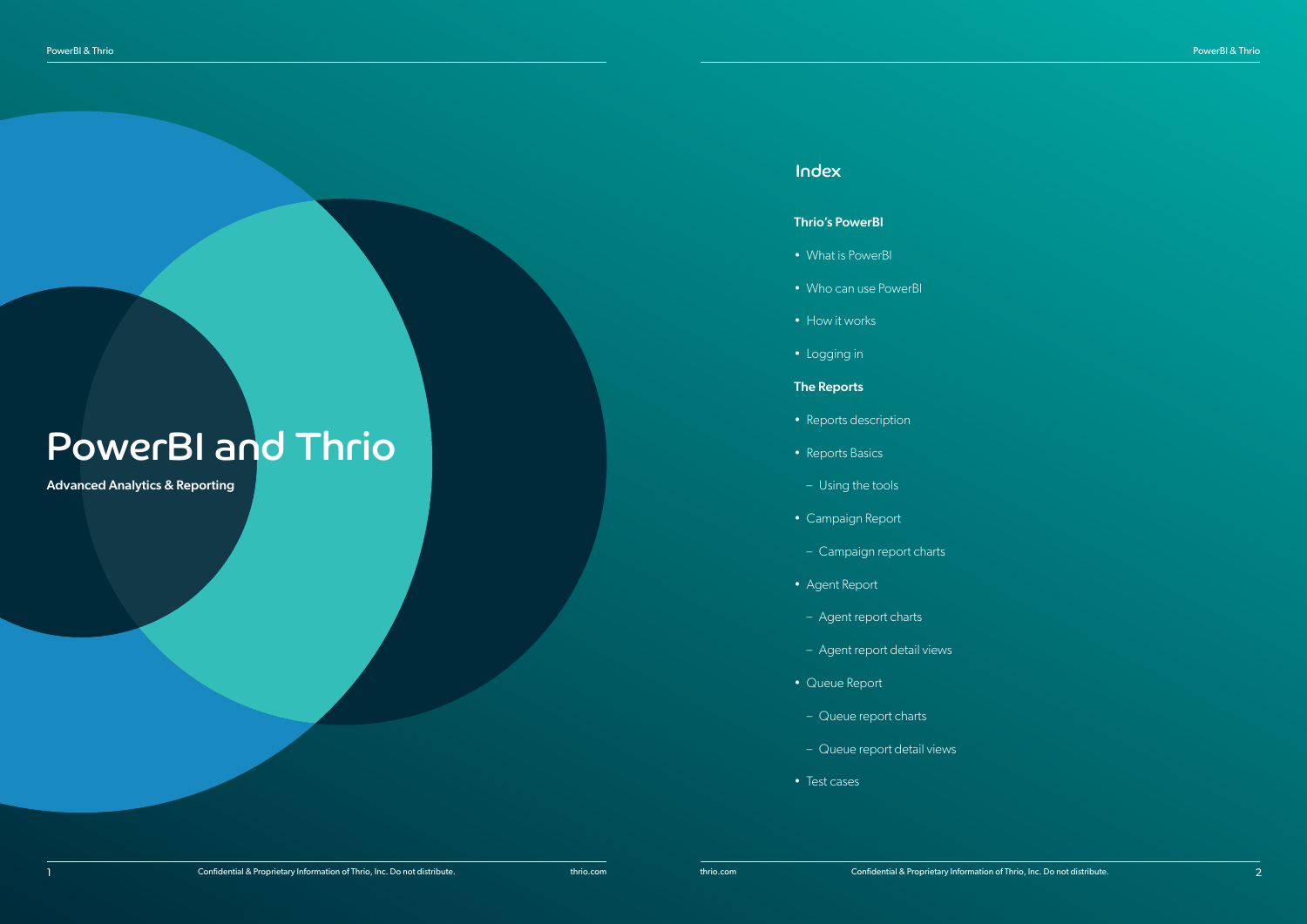## Thrio's Power BI

#### What is Power BI?

BI (Business intelligence) is one of the fastest growing and most important sectors of modern business. With the collection and analysis of data being one of the main driving forces for improvement, Power BI looks to provide a platform where businesses can run reports and create visuals to help inform on the performance of their company.

### Who can use Power BI?

Thrio has implemented a series of Contact Center related reports in Power BI that aid our customers with extracting the most value out of their data. With a focus on the performance of campaigns over time and the analysis of agents and queues, it is possible to extract visual information determining the progress of a company using Thrio as their contact center platform.

Any business using Thrio will have access to our basic reports mentioned above as part of their security group inside Thrio's Power BI space. To access these, it is necessary to have users that are set up as administrators or supervisors who must be monitoring the queues, campaigns and agents of the application under their respective umbrellas.

Using a username and password login to Microsoft, these users will be able to access the Power BI app and see the data related to the campaigns and agents that they monitor. It is necessary to have a microsoft account to access Power BI and it must use the same username (email address) as they use to log in Thrio. This is because Thrio will be extracting the supervisory information from their user and be filtering the data in Power BI to show only data related to the items in Thrio that they monitor, and as such save on loading time.

### How does Power BI work?

Upon logging in to the app, a Supervisor will see the report graphics displaying information only for the agents, campaigns and queues that they monitor in Thrio. These reports will have filters as well so that a user may display different data and even create bookmarks of chart views that they would be using particularly often.

Additionally, a panel will be available to those supervisors that have access to multiple reports, and Thrio will be happy to help integrate specific Power BI reports that a business may want or need and is not included in the generic ones. Thus, Thrio hands over control to your supervisors on visualisation of your data.





A days act

10 days ago

10 days an

#### Logging in steps:

1.Set up a Free Microsoft account using the same email address that is linked to your User in Thrio. You will be prompted to create a new secure password.

2.Second, have the Thrio Power BI System Administrator add that User to your Security Group to link your Microsoft User to the Agents and Campaigns that you supervise.

3.Navigate to <https://app.powerbi.com/> and enter your email and password for the newly created account. This will navigate you to your Power BI dashboard where you will see the apps (reports) and also be able to add new ones via a search option.

4.Once inside, select the report that you wish to open and click on it. This will take you to the Campaign Analysis report. From there you can navigate using the inside buttons.

|                          |                          |   |            |                | $+$ New report |   | $\equiv$ $\sim$ |  |
|--------------------------|--------------------------|---|------------|----------------|----------------|---|-----------------|--|
|                          |                          |   |            |                |                |   |                 |  |
|                          |                          | ☆ |            |                |                | ☆ |                 |  |
| $\Delta \mathbf{h}$      | $\mathbf{d}$             |   | $\Delta t$ | $\blacksquare$ |                |   |                 |  |
|                          |                          |   |            |                |                |   |                 |  |
|                          |                          |   |            |                |                |   |                 |  |
|                          |                          |   |            |                |                |   | See all         |  |
| Endorsement              | Sensitivity              |   |            |                |                |   |                 |  |
| $\overline{\phantom{0}}$ | $\overline{\phantom{a}}$ |   |            |                |                |   |                 |  |
|                          |                          |   |            |                |                |   |                 |  |
|                          |                          |   |            |                |                |   |                 |  |
|                          | $\frac{1}{2}$            |   |            |                |                |   |                 |  |
|                          | $\overline{\phantom{m}}$ |   |            |                |                |   |                 |  |
|                          |                          |   |            |                |                |   |                 |  |
|                          |                          |   |            |                |                |   |                 |  |

Figure 1: The Power Bi dashboard. This is the view for the supervisors and administrators with access to multiple reports. If you only have access to one report then that one will open up.

 $\textcolor{red}{\blacksquare}$ 

 $\mathbbmss{F}$ 

 $\textcolor{red}{\bullet}$ 

Maximaalaansa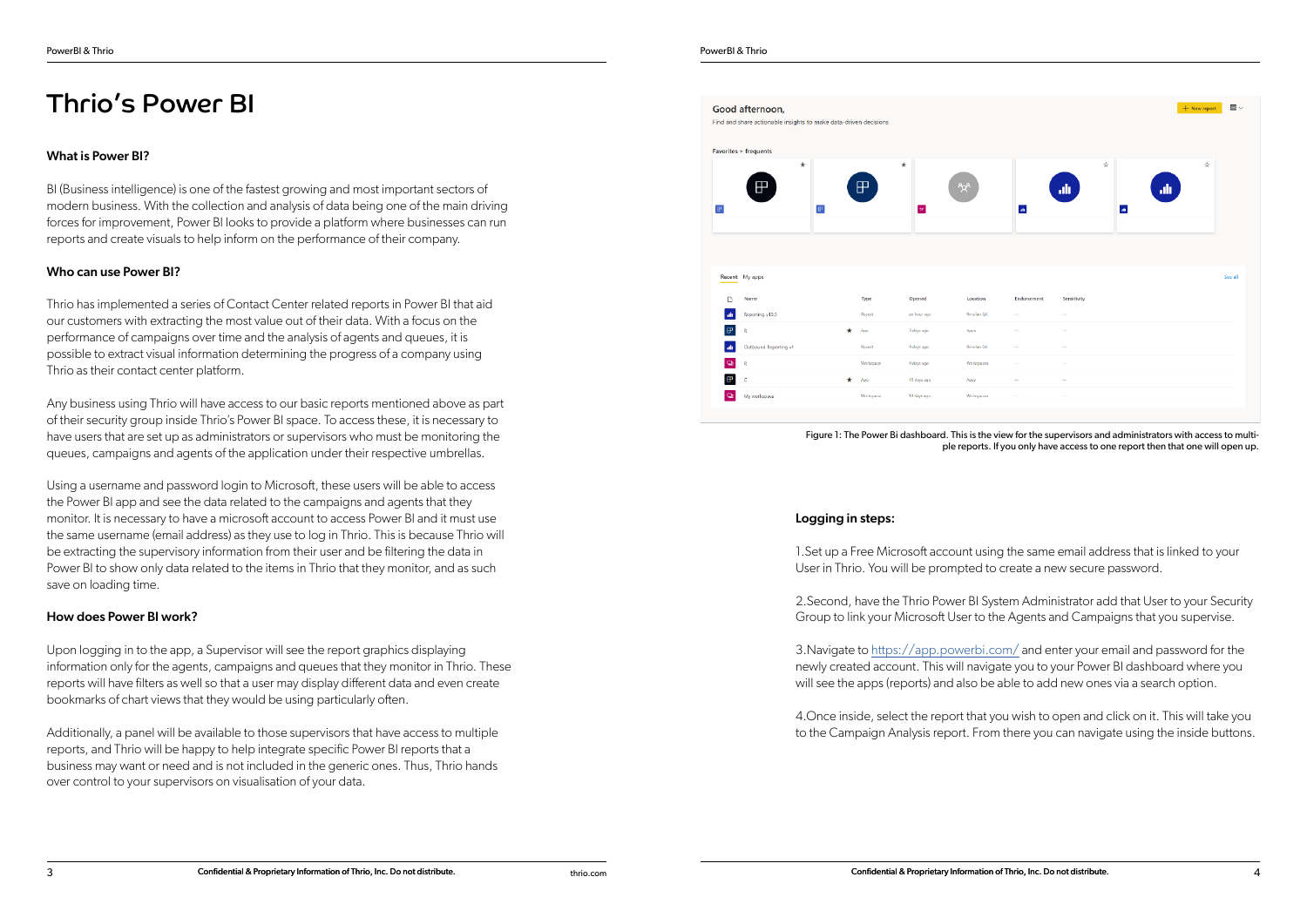# The Reports

The three base reports that will be available to all of Thrio's customers will be showing the data from their campaigns, agents and queues in visually appealing and simple to use visualisations. The objective of this is to help a supervisor to navigate quickly through the historic data of the tenant and thereby evaluate the progression of agents and their queues and show how a campaign's contacts have improved or changed in that time-frame.

With a view to providing more insight into the data that Thrio collects, Power BI has brought a new way of monitoring the application over time, allowing supervisors and administrators to make data-driven decisions.

• The File button is used to create an exported file of the current tab on Power BI that is being viewed. You can save a copy, download the Power Bi file, manage permission and print the page. It is even possible to create a QR code of the current tab visuals.

• The Export button will give you an option to export the underlying data in an Excel

• The Share button will allow you to send this current tab view via URL with people

There are 3 base reports included: Agent Analysis, Campaign Analysis and Queue Analysis. They each have a series of filters which you can use to narrow down or expand the graphics and drill down on the data and be able to extract valuable, actionable insights.



### Report Basics

• Chat in Teams allows you to create a chat in the workspace that you share with your teammates, only teammates with access to PowerBI will be able to see the visuals.

Each tab in a report contains a series of basic tools that can be used to create different visualisations of the items that a supervisor monitors 1. The Tools panel Located just below the top-bar of the Power BI application. The Tools panel provides several buttons used in the creation of files, exporting of the visuals and creation of bookmarks.

• The Reset to default button is used to remove all filters and highlights that have been applied to the chart. This is the way to return to the default view of a Supervisor's

• The Bookmarks button is used to create a bookmark. These are additional buttons saved under this drop-down menu that will take you to a saved view of the application. For example if you choose to apply a set of filters and then create a highlight on a particular chart, you may then save that as a bookmark to be able to

• The View button will allow you to expand the size of the charts to full page and

• The last 3 buttons allow you to refresh the data (from the backend), leave a comment

• Get insights, see related content, open lineage view, open usage metrics and pin to a dashboard are all additional features available for Pro Licenses (can be acquired

- 
- file, PowerPoint or PDF.
- who have access to the report.
- 
- individually, not through Thrio).
- monitored items.
- quickly return to it at a later date.
- handle ther zooming in and colour correction features.
- or save the report in your Power BI app Favourites.

Figure 2: The main page when you log in will be the Campaign Analysis dashboard.This will show graphics for the data of the campaigns that you monitor.

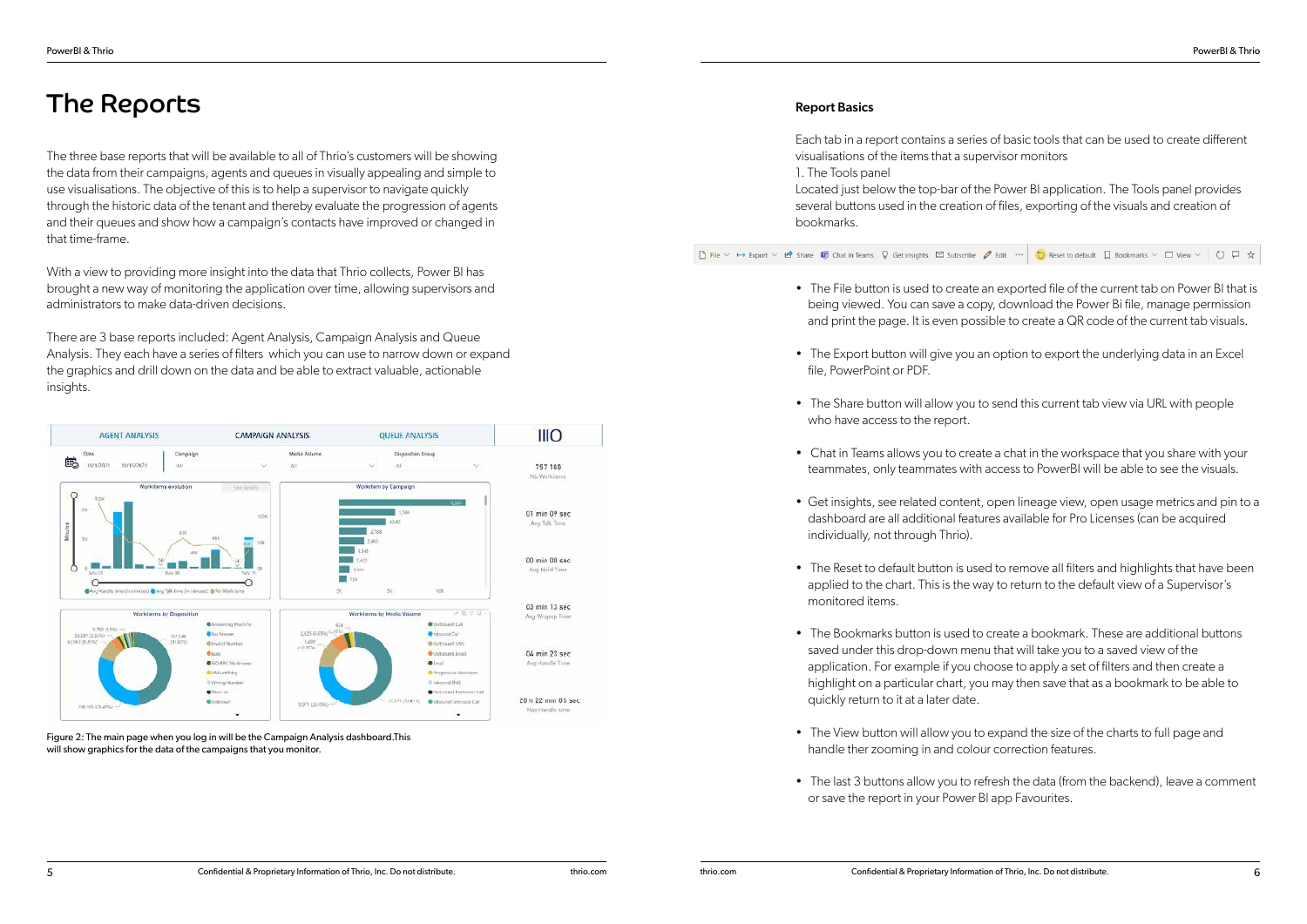### 2. The Tab panel

The Tab panel shows navigation buttons to each of the 3 reports: Campaign, Agent, Queue. Clicking on these will take you to the corresponding view.

### **AGENT ANALYSIS**

**CAMPAIGN ANALYSIS** 

**QUEUE ANALYSIS** 

### 3. The Date Filter

Found at the top left corner of the reports, the date range filter is used to select the date range for data to be displayed on the charts.



### 4. The Tab's Chart filters

The chart filters available for a particular tab are located to the right of the date range filter. These will allow you to select individual items to filter your visuals out. This is particularly useful if you want to show data only for a particular campaign or a particular set of media types. You will notice how the charts change dynamically as you assign more filters.

As an example: you could select one campaign and a series of media types to show only inbound and outbound calls for a particular campaign. The eraser button may then be used to clear all items in a particular filter. You may also use the reset button on the Tools panel to reset all for the entire report.

Note: To select multiple items from a filter, it is important to hold down the Ctrl button as you select them.

| Campaign | ∼ | Media Volume |  |     | <b>Disposition Group</b> |  |  |  |
|----------|---|--------------|--|-----|--------------------------|--|--|--|
| All      |   | Αll          |  | All |                          |  |  |  |

### 5. The Highlight Functionality

It is often desirable to highlight a particular item from within a visual

to draw special attention to it. To do this, simply click on the item in question, you will

immediately see that the other charts in the tab will dynamically update, showing the information relative to only that item. To stop the highlight, re-select it in the original chart. You can also change to a different highlight by choosing a different item.

Below is a highlighted chart, notice how one is

brighter and the others dimmer. See Figure 3 for a comparison view when using a highlight.





Figure 3: Above shows the Campaign Analysis tab before Outbound Call was selected to highlight set items. Below is the same tab after the highlight, notice how the other visuals have changed dynamically to display only Outbound Call items.



Workitems by Media Volume



 $\hat{z}$   $\cap$   $\nabla$  E

Cuthound Call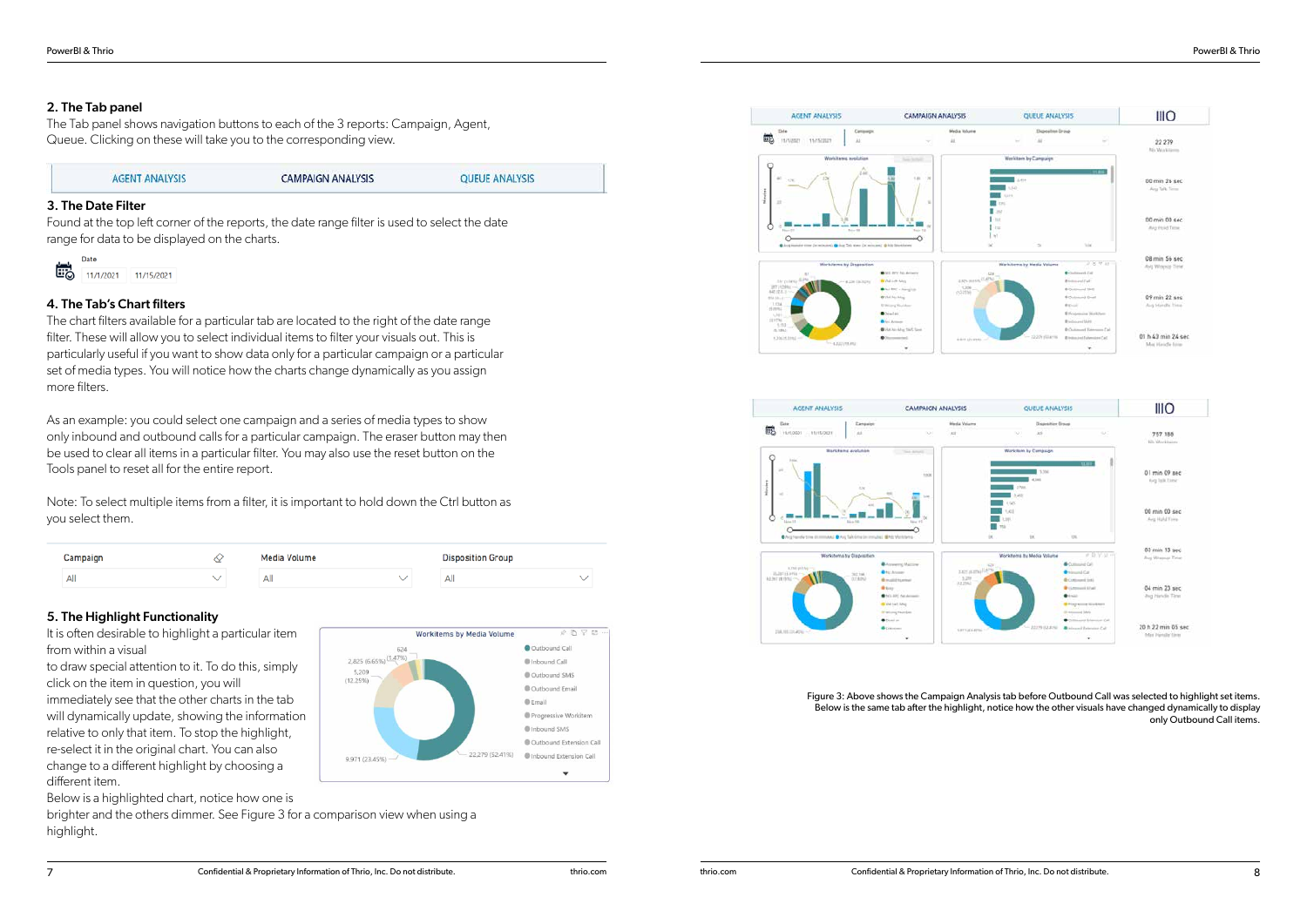### 6. Right-click Drop-down and Hover Options

Every chart has the option of right-clicking on it, displaying a drop-down with additional actions to carry out on the chart. Here you can include and exclude particular data points from the chart, creating additional filters in a similar way to the tab filters. It is also possible to show the data as a table, which allows a supervisor to see the row-wise elements of the chart under the particular filtering conditions that they are at. It is important to note that this will open the chart in a new view, called a focus view, which you can escape from using the back button on the top-left.

There are also other additional features that appear when you hover over a chart, displaying options to copy the data, pin the visual, add comments or export the data. Exporting the data will allow you to export an Excel spreadsheet of the underlying data in a particular visual, giving a supervisor the possibility to then carry out a deeper analysis of the data outside of Power BI´s dynamic graphs. The data that is exported here is the same as the data that is seen when selecting the show as table option.

Additionally there are options to sort the axes of the visual if it is desirable to change the order of it. Some visuals also include a retractable bar on the axes to be able to zoom in and out of a particular dataset easily.



Figure 4: Showing a chart's hover options (top-right of the visual) and it's right-click drop-down. You can clude or exclude certain data points to change the visuals around and create new filters.

### The Campaign Analysis Tab

On this tab a supervisor can see data related to the campaigns that they monitor and find visuals that describe how the campaigns have performed over time. It shows totals for different kinds of media types and the dispositions on the Workitems handled by those campaigns. This tab gives a more global view of the company's progress and has a broader view of total interactions with customers. There are 5 main charts here.

### 1. The Workitems evolution chart

Shows how many workitems have been handled by the selected campaigns over time. It also shows the average talk time and the average handle time of them. Hovering over a particular data point will show the metrics for that day.



Figure 5: Showing the Workitems evolution chart with the metrics seen on the hover KPI box. There are 2 black bars on the axes allowing for the restriction of days (on the x-axis) and minutes of talk and handle time (on the y-axis).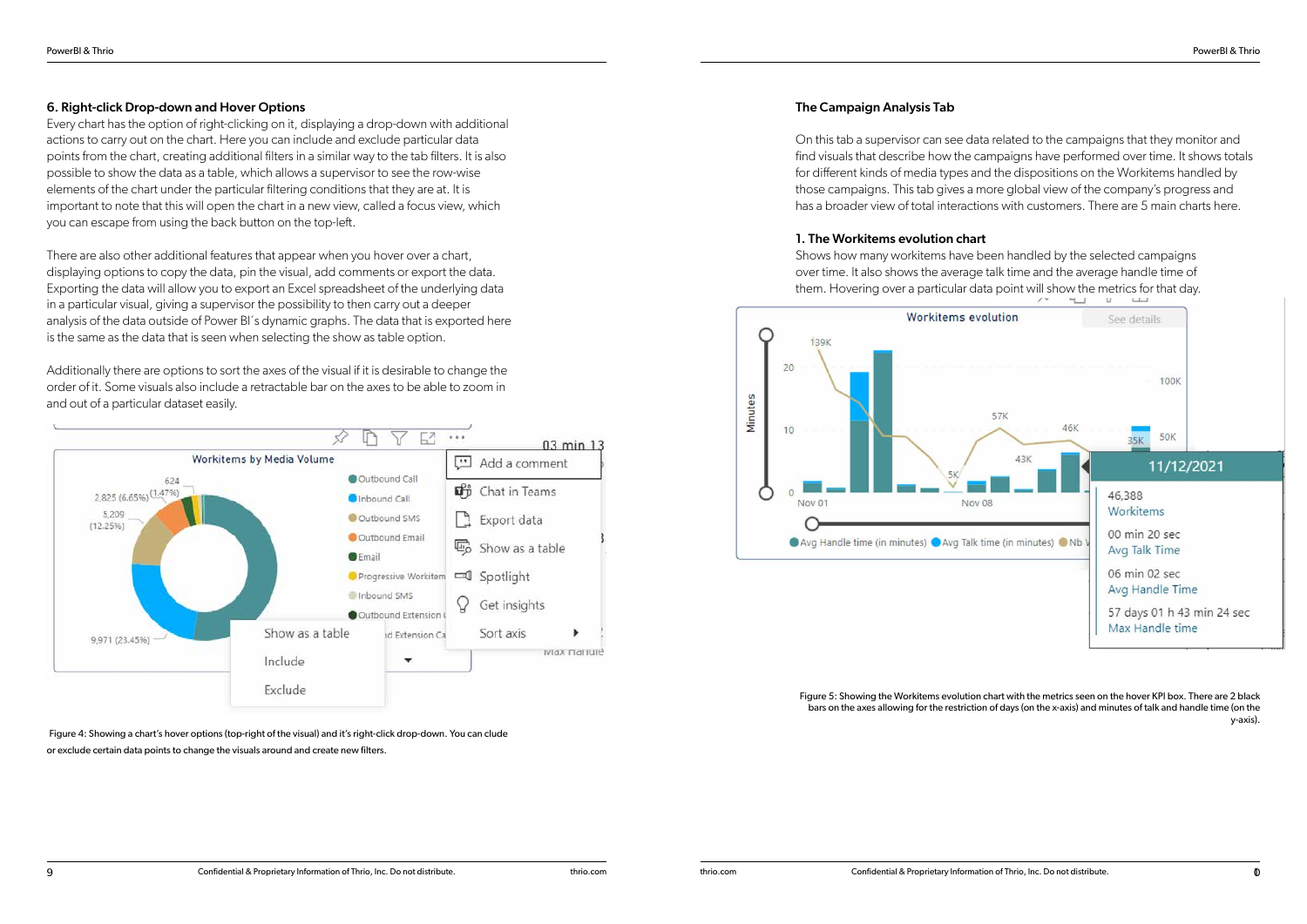### 2. Workitems by Disposition

Shows the number of workitems handled by the campaigns that resulted in each disposition. This will be out of the total number of workitems that were dispositioned in the campaign.



Figure 6; Showing the pie chart of dispositions in the selected campaigns (all monitored campaigns by default). It is quickly visible which dispositions are most used, by using a media type filter, a supervisor will see the most used dispositions for that type.

### 3. Workitem by Campaign

The number of workitems handled by each campaign in descending order, allowing a supervisor to see what campaigns are handling the most items, thereby providing valuable information as to where more agents should be allocated.



### 4. Workitems by Media Type

Showing the total number of workitems handled for each media type in the selected campaigns. This is a very useful chart for highlighting as it provides a clear interpretation of how these workitems are handled across the campaigns.



### 5.Total and average KPIs

The right-hand sidebar shows the KPIs for a few different workitem metrics on the selected campaigns. Filter and highlights will also dynamically change these details, quickly making the totals analyzeable across those slices of data. (Graphic divided in 2 here)

757 188 Nb Workitems 03 min 13 sec Avg Wrapup Time

01 min 09 sec Avg Talk Time

04 min 23 sec Avg Handle Time

20 h 22 min 05 sec 00 min 00 sec Max Handle time Avg Hold Time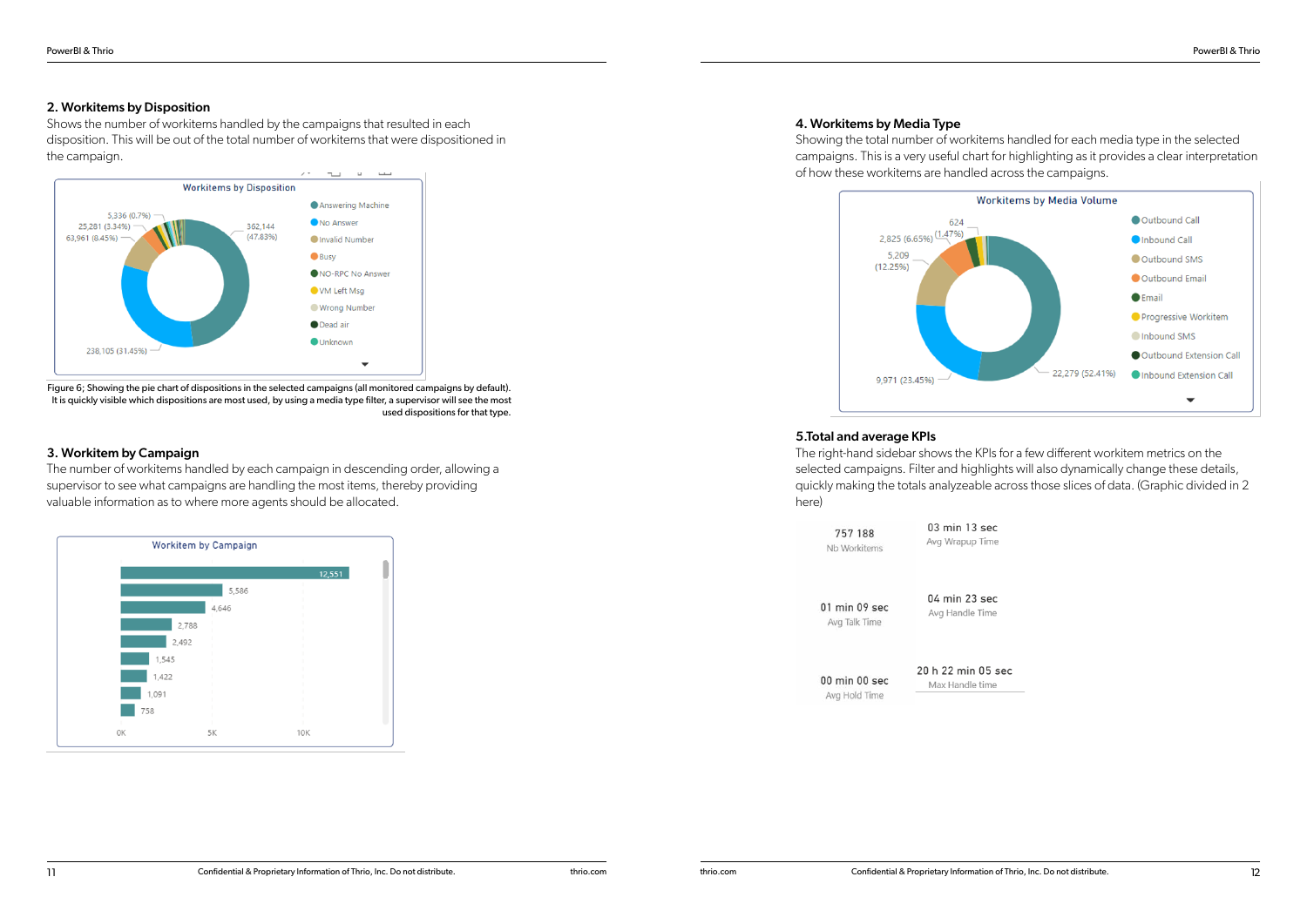### The Agent Analysis Tab

On this tab a supervisor can see data related to the agents that they monitor and find visuals that describe how they have performed in a similar fashion to the campaign tab. There are 5 main charts here and a detail view button which takes the user to a separate page to evaluate the handle time of their agents.

### 1. Workitems by Media Volume

Similar to the campaign media volume, this chart can now be filtered by agent and will show their statistics on the workitems that they have handled.



### 2. Workitem evolution

Similar to the evolution in Campaign Analysis, this chart allows a supervisor to see how the agents have done over the time frame selected. It is possible to filter out and see specific agents who may form part of a specific team or view them individually.



### 3. Agent Status

The Agent Status chart shows the occupancy of the agents under supervision. Here the most value can be extracted by excluding the logout status. This is because an agent will spend most of a 24hr period with the application closed. However by filtering other statuses a supervisor can also see what percentage of time that a user has spent logged in, available to take calls, working or on busy statuses.



### 4.Average Talk Time by agent

This chart shows the top agents ordered by average talk time on their workitems, giving valuable insight to the way agents handle their calls and thereby be able to make dataconscious decisions.



### 5. Total and Average KPIs

Similar to the campaign one, there are global KPIs that show the performance of agents. If one in particular is needed to focus on, then it is possible to select them in the filter and see only their data (similarly for groups).

| Avg Talk Time by agent |     |                |       |            |
|------------------------|-----|----------------|-------|------------|
|                        |     |                |       | 1,684<br>٠ |
|                        |     | 750            |       | ٠<br>٠     |
| 144                    |     | ×              |       | ١          |
| 126                    |     | $\mathbb{R}^2$ |       | ٠          |
| 44                     |     | r              |       | ×          |
| 28                     |     | ×              |       | ٠          |
| 20                     |     | ۲              |       | ٠          |
| 19                     |     | ٠              |       | ٠          |
| ö                      | 500 | 1,000          | 1,500 | 2,000      |
|                        |     | Minutes        |       |            |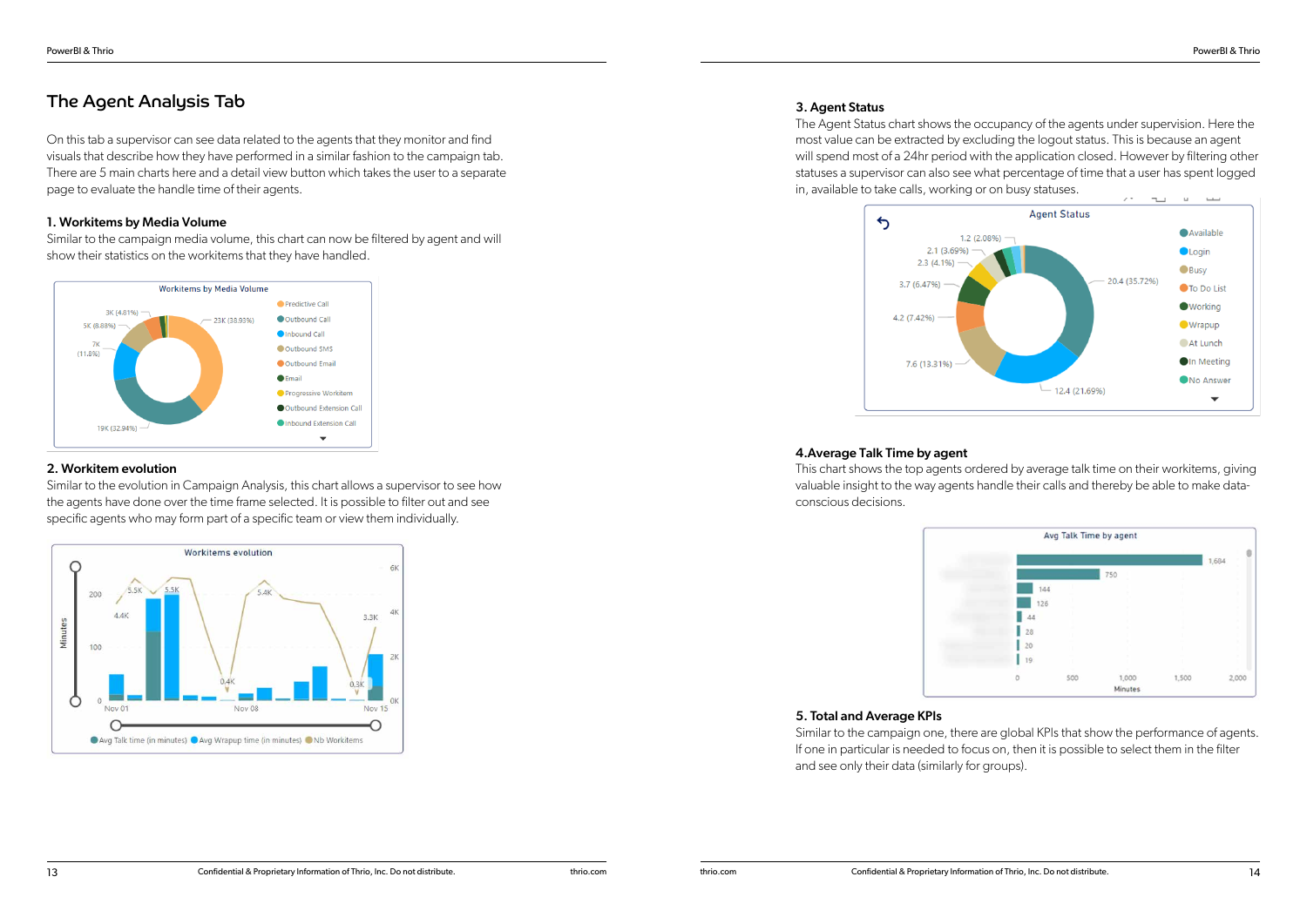### 6. Agent performance detail view

The agent performance detail view button takes a supervisor to another page where they are able to see more detailed information on the handle time, talk time and overall performance of the agents that they monitor. This orange button is used as a link to a separate chart seen below. It is important to note here that the filters applied outside of this detail view will not carry over and a supervisor will need to reselect them.



Figure 6: The Agent Performance detail view includes a bubble chart that shows the number of workitems handled by agents alongside the number of minutes of handle time that they have. The size of the bubble shows the average talk time or wrap-up time (based on the toggle above the graph) for each agent. A larger bubble means longer average talk time on the workitems. If a supervisor hovers over one of the bubbles they will see agent specific details as below.



### The Queue Analysis Tab

On the Queue Analysis tab a supervisor can see data related to the queues that they monitor and find visuals that describe how queues are performing towards their SLAs and across media types. There are 5 main charts here and two detail view buttons as for the agent analysis tab.

### 1. Workitems by Media Volume

The Media Volume chart in Queue Analysis shows totals of the channel types that are handled by each queue, these vary from the other two and have a much larger focus on Inbound items than Outbound, though it is still possible to have some.

### 2. Average Queue duration

The Average Queue duration looks to show all of the queues organised from largest number of workitems handled to smallest. It shows several KPIs on the same chart for ease of comparison between them all. It shows bars for Average Queue duration and Max Queue duration per queue and on top of the bars, shows points of a line graph for the SLAs that are set.



There are 3 kinds of SLAs in Thrio and these are averaged across the different media types on this chart. It is possible to filter these out to display single types using the several different filtering options (media filter, highlighting etc) with a view to best extract the information needed to verify that the targets are being met and to help make informed decisions on changing these threshold values for each queue.

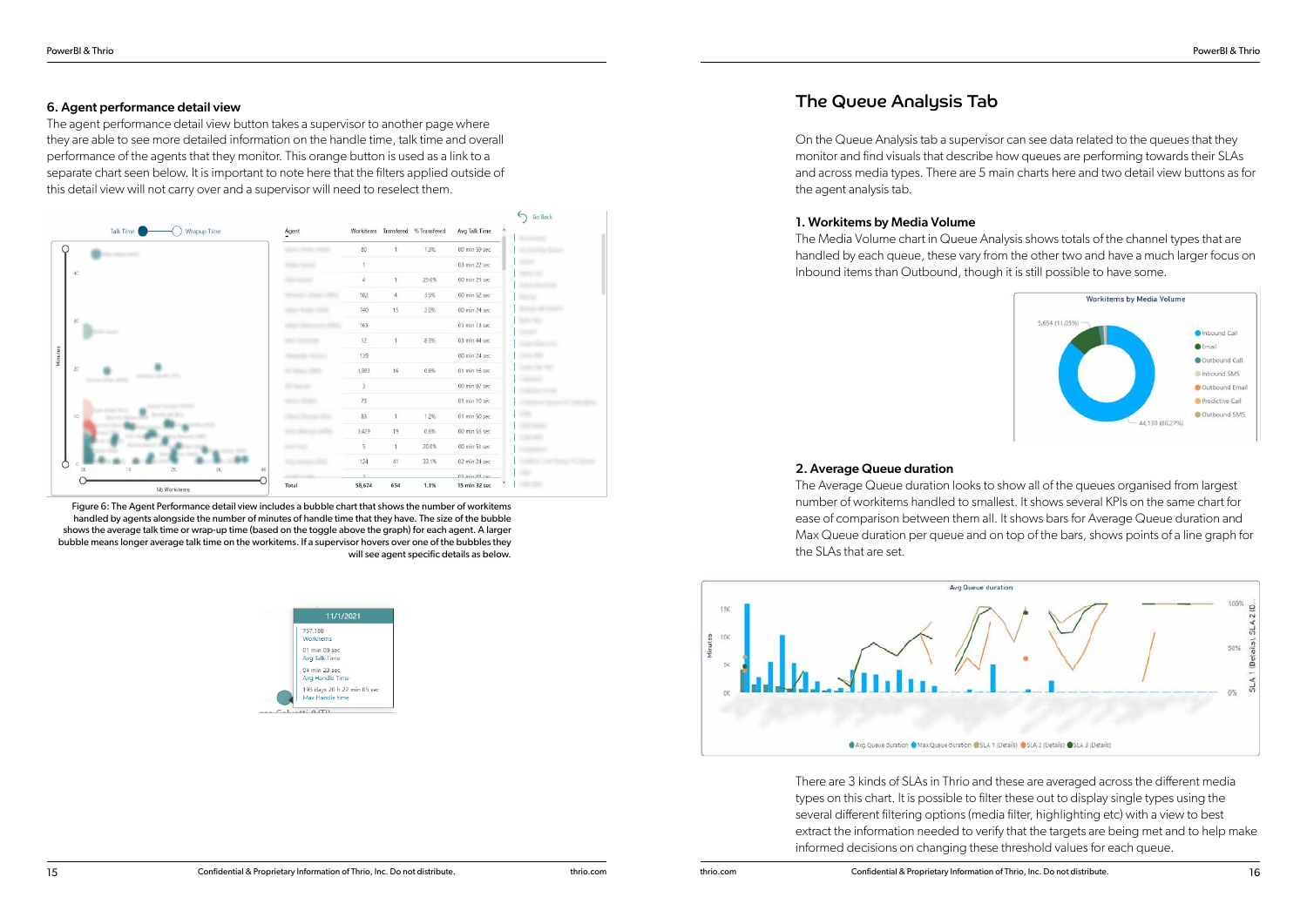### 3. SLA by Channel Type

The SLA by Channel Type is best used in conjunction with the Average Queue duration graph. Together they can be used to truly evaluate whether the service level agreements are being met, to then be able to modify the thresholds for each media type in a way that will benefit each queue individually. This chart will give the initial overview of what media types are not meeting their SLAs.



### 4. Threshold detailed analysis

The Threshold Detailed Analysis will take the above two charts to another level of depth, providing clear charts of what thresholds are inside and outside of the reasonable SLA limits.



The charts inside of the Threshold detailed Analysis allow the supervisor to see the totals of items that were answered inside and outside of the thresholds divided into those that were abandoned and those that were answered, thereby truly seeing how many of the calls were lost that could have been answered. There is also an important chart on

transferred calls that are being lost, providing additional value on the SLAs.

#### 5. Queue interval Detailed analysis

In the Queue interval Detailed section a supervisor can find the workitems of the entire time range divided into 15, 30 and 60 min intervals. This is particularly useful to be able to see at what times of day calls are being answered the most, as well as determining when the larger call flow traffic is occurring. Using this information a company can greatly improve the time that they have agents working and available for inbound to better their SLAs, and thus achieve better overall customer satisfaction levels. This chart has a few controls at the top which allow the supervisor to zoom in to the lower time intervals and also to toggle back and forth between total numbers and percentages.

| Time Interval Quece | Day<br>ನ ನಿರ್           | benwork dM<br>within threshold | No.Antwered<br>after threshold | Nb<br>Annivered | Nb-Ahandoned<br>within threshold | Nb Abandoned<br>after threshold | Nb.<br>Abandoned | No Workitems | Total Queue Time A |
|---------------------|-------------------------|--------------------------------|--------------------------------|-----------------|----------------------------------|---------------------------------|------------------|--------------|--------------------|
| 14.05-15.00         | Transday, June 01, 2021 |                                |                                |                 |                                  |                                 |                  |              | 65.64              |
| 14.00-15.00         | Tuesday, June 01, 2021  |                                |                                |                 |                                  |                                 |                  |              | 2,046.76           |
| 13.00-14.00         | Tuesday: June 01, 2021  |                                |                                |                 |                                  |                                 |                  |              | 627                |
| 14.00-15.00         | Tuesday, June 01, 2021  |                                |                                |                 |                                  |                                 |                  |              | 0.10               |
| 15.00-16.00         | Tuesday, June 01, 2021  |                                |                                |                 |                                  |                                 |                  |              | <b>ODT</b>         |
| 16.00-17.00         | Tuesday, June 01, 2021  |                                |                                |                 |                                  |                                 |                  |              | 3,14               |
| 17.00-18.00         | Tuesday, June 01, 2021  |                                |                                |                 |                                  |                                 |                  |              | 0.02               |
| 18.00-19.00         | Tuesday, June 01, 2021  |                                |                                |                 |                                  |                                 |                  |              | 机的                 |
| 19:00-20:00         | Tuesday, June 01, 2021  |                                |                                |                 |                                  |                                 |                  |              | 0.09               |
| 20.00-21.00         | Tuesday, June 01, 2021  | 12                             |                                | 12              |                                  |                                 |                  | 13           | 0.59               |
| 21:00-22:00         | Tuesday: June 01. 2021  |                                |                                |                 |                                  |                                 |                  |              | 0.03               |
| 22.00-23.00         | Tuesday, June 01, 2021  |                                |                                |                 |                                  |                                 |                  |              | 0.18               |
| 00.00-01.00         | Tuesday, June 01, 2021  |                                |                                |                 |                                  |                                 |                  |              | 0.16               |
| 01.00-02.00         | Tuesday: June 01, 2021  |                                |                                |                 |                                  |                                 |                  |              | 43.04              |
| 02.05-03.00         | Tuesday, June 01, 2021  |                                |                                |                 |                                  |                                 |                  |              | 0.18               |
| 03.00-04.00         | Tuesday, June 01, 2021  |                                |                                |                 |                                  |                                 |                  |              | 119                |
| 04.00-05.00         | Tuesday, June 01, 2021  |                                |                                |                 |                                  |                                 |                  |              | 0.10               |
| Total               |                         | 8,269                          | 1255                           | 9,025           | 1,927                            | 708                             | 2,650            | 76,098       | 590.196.6-         |

In conclusion, these reports will help supervisors to improve the extraction of valuable data from the items that they monitor in such a way that helps them to make datainformed decisions on a day to day basis. Most importantly it gives them this ability without the need to schedule or run additional reports and have to handle multiple spreadsheets at a time; all the data is contained inside a user-friendly interface.

### Test Cases

This is a short list of test cases that could be run to get a feel of the application and run a few reports of your own.

### 1. Creating Highlights

a. Pick a few campaigns in the Campaign tab and select them in the filter by holding down the Ctrl key (Cmd in iOS). This will filter the charts for these specific campaigns.

b. Click on a specific media type on the media chart and see how the campaigns